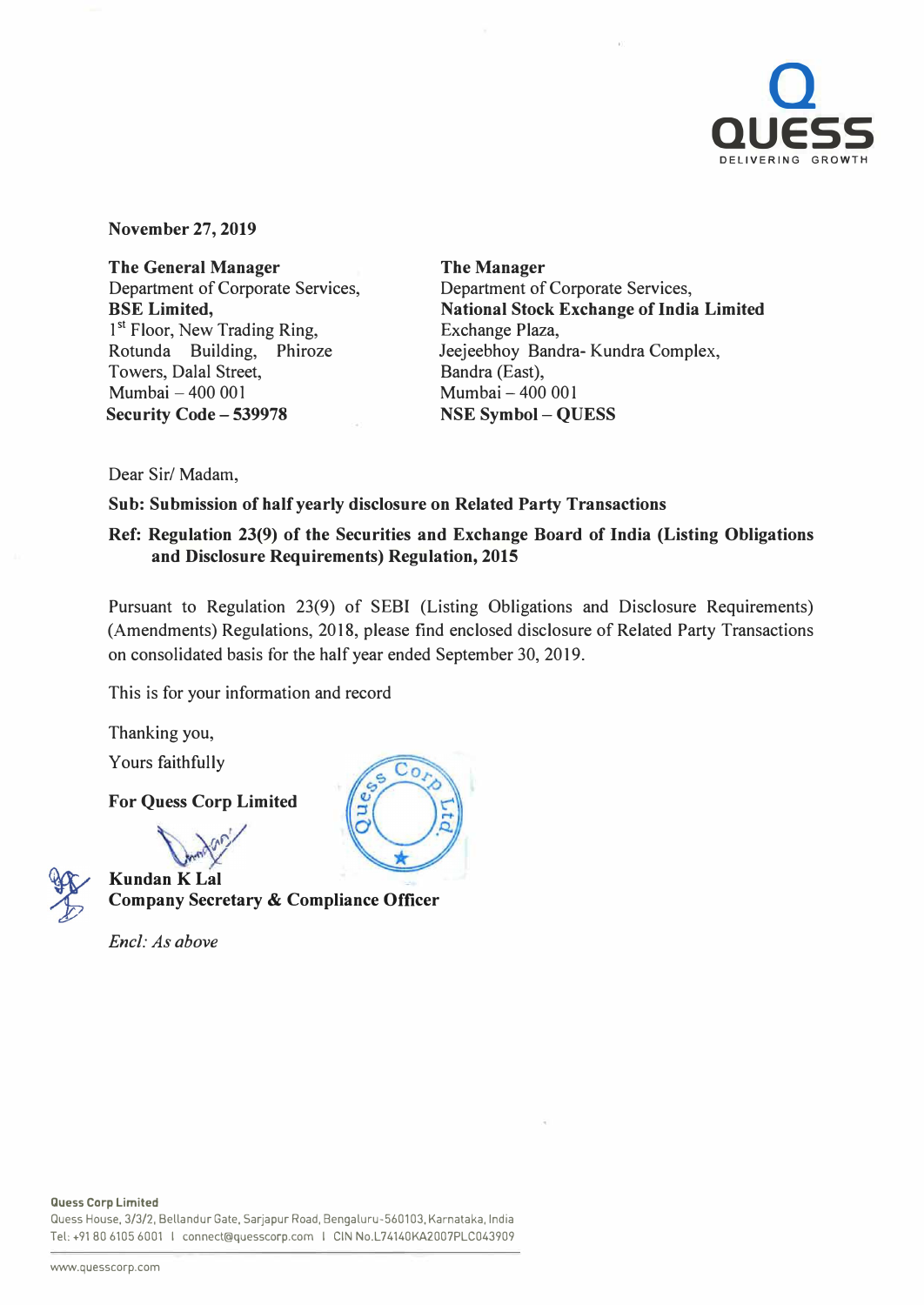#### Quess Corp Limit Related party disclosu 30th September 201

### (i) Name of related parties and description of relationship:

| - Entity having significant influence                                         | Fairfax Financial Holdings Limited<br>Thomas Cook (India) Limited<br>Fairfax (US) Inc.<br>National Collateral Management Services Limited |
|-------------------------------------------------------------------------------|-------------------------------------------------------------------------------------------------------------------------------------------|
| - Subsidiaries (Including step subsidiaries),<br>associates and joint venture | Refer Sheet 2                                                                                                                             |
| - Entity having common directors                                              | Net Resources Investments Private Limited<br>Go Digit Infoworks Service Private Limited<br>Go Digit General Insurance Limited             |
| - Entities in which key managerial<br>personnel have significant influence    | Careworks Foundation<br>Isaac Enterprises Private Limited                                                                                 |

### (ii) Related party transactions during the year

|                                                               |                                                   | (Amount in INR lakhs)   |                     |
|---------------------------------------------------------------|---------------------------------------------------|-------------------------|---------------------|
|                                                               |                                                   | 01 April 2019           | 01 April 2018       |
| <b>Particulars</b>                                            |                                                   | to<br>30 September 2019 | to<br>31 March 2019 |
| <b>Revenue from operations</b>                                |                                                   |                         |                     |
|                                                               | Thomas Cook (India) Limited                       | 751.04                  | 1,566.75            |
|                                                               | National Collateral Management Services Limited   | 539.40                  | 2,030.22            |
|                                                               | Net Resources Investments Private Limited         | 6.26                    | 11.74               |
|                                                               | Terrier Security Services (India) Private Limited | 490.89                  | 1,209.44            |
|                                                               | Go Digit Infoworks Services Private Limited       | 57.37                   | 155,92              |
|                                                               | Go Digit General Insurance Limited                | 63.96                   | 118.60              |
|                                                               | Heptagon Technologies Private Limited             | 0.90                    | 0.59                |
|                                                               | Trimax Smart Infraprojects Private Limited        | 242.26                  | 3,767.42            |
|                                                               | Himmer Industrial Services (M) Sdn. Bhd.          | 38.62                   | 193.55              |
|                                                               | Care works foundation                             | 126.03                  | 125.51              |
|                                                               |                                                   |                         |                     |
| Other expenses                                                |                                                   |                         |                     |
|                                                               | Thomas Cook (India) Limited                       | 28.04                   | 172.52              |
|                                                               | Net Resources Investments Private Limited         | 188.30                  | 364.69              |
|                                                               | Terrier Security Services (India) Private Limited | 966.44                  | 1,854.21            |
|                                                               | Heptagon Technologies Private Limited             | 114.66                  | 41.32               |
|                                                               | Fairfax (US) Inc.                                 | 52.48                   | 104.36              |
| <b>Finance costs</b>                                          |                                                   |                         |                     |
| - Interest expense                                            | Fairfax (US) Inc.                                 | 70.16                   | 122.68              |
|                                                               | Fairfax Financial Holdings Limited                | 7.11                    | 14.15               |
| Other income<br>- Interest income                             |                                                   |                         |                     |
|                                                               | Trimax Smart Infraprojects Private Limited        | 632.14                  | 891.08              |
|                                                               | Heptagon Technologies Private Limited             | 423.76                  | 642.79              |
|                                                               | Terrier Security Services (India) Private Limited | 208.43                  | 82.45               |
|                                                               | Quess East Bengal FC Private Limited              | 33.29                   | 27.80               |
|                                                               | Quesscorp Management Consultancies                | ×,                      | 25.17               |
| Intangible assets under development                           |                                                   |                         |                     |
|                                                               | Heptagon Technologies Private Limited             | 16.57                   | 227.98              |
| <b>Tangible assets</b>                                        |                                                   |                         |                     |
|                                                               | Terrier Security Services (India) Private Limited | 1,07                    | 9.01                |
| Intangible assets                                             |                                                   |                         |                     |
|                                                               | Heptagon Technologies Private Limited             | 37.75                   | 34.65               |
|                                                               |                                                   |                         |                     |
| Expenses incurred by the Company on behalf of Group Companies | Terrier Security Services (India) Private Limited | 4 9 6                   |                     |
|                                                               | Trimax Smart infra Projects Private limited       | 93.99                   | 882.95              |

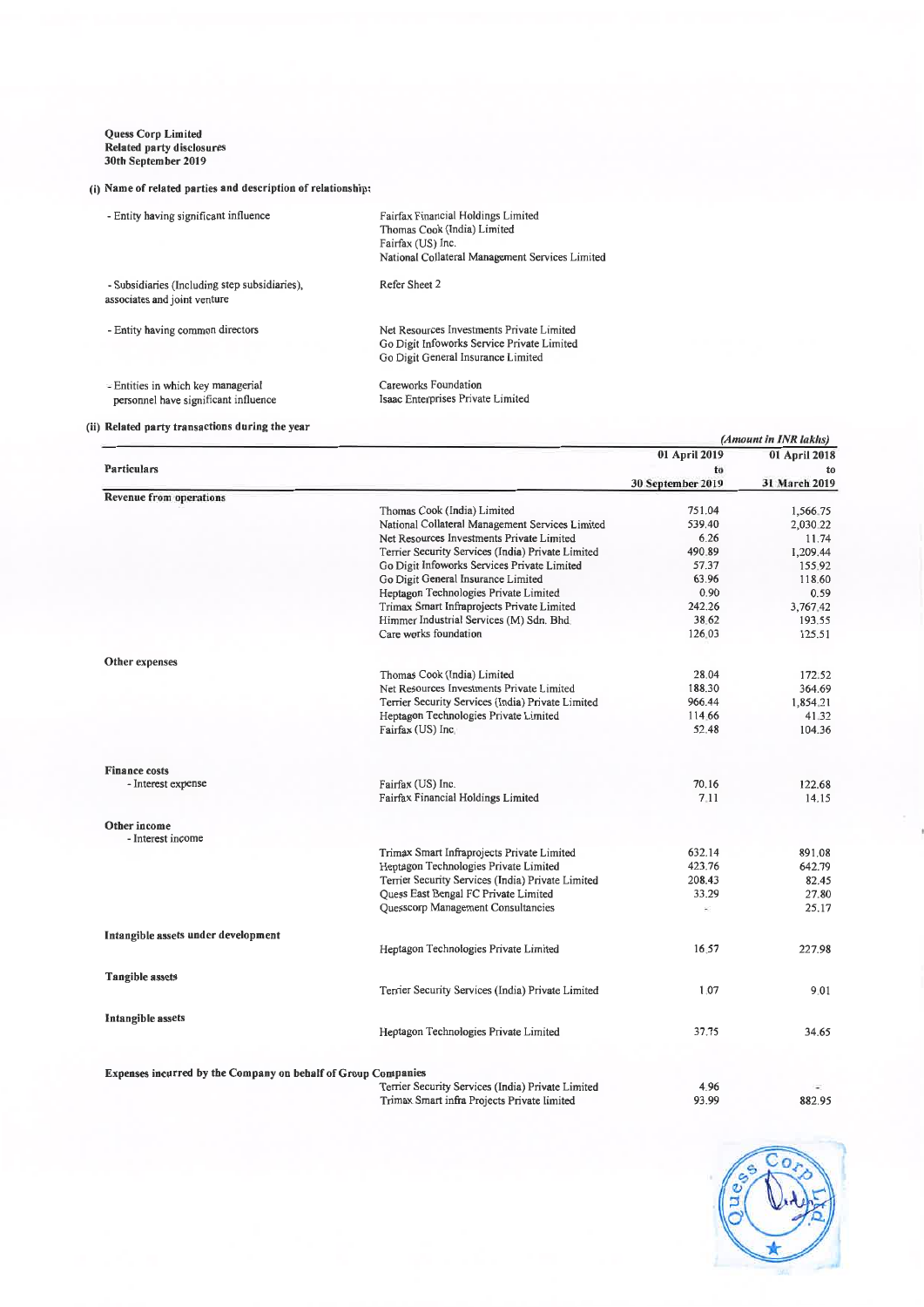| Loans given to related parties                           |                                                   |           |          |
|----------------------------------------------------------|---------------------------------------------------|-----------|----------|
|                                                          | Trimax Smart Infraprojects Private Limited        | 2,510.79  | 568.00   |
|                                                          | Heptagon Technologies Private Limited             | 807.86    | 7.757.00 |
|                                                          | Terrier Security Services (India) Private Limited | 4,531.63  | 2,250.00 |
|                                                          | Quess East Bengal FC Private Limited              | 672.51    | 1.253.71 |
| Repayment/Adjustment of loans taken from related parties |                                                   |           |          |
|                                                          | Trimax Smart Infraprojects Private Limited        | 350.00    | 5,396.81 |
|                                                          | Terrier Security Services (India) Private Limited | 2,520.00  |          |
|                                                          | Quess East Bengal FC Private Limited              | $\bar{z}$ | 509.54   |

## (iii) Balance receivable from and payable to related parties as at the balance sheet date:

|                                                   |                                                                                                  | (Amount in INR lakhs)      |                        |
|---------------------------------------------------|--------------------------------------------------------------------------------------------------|----------------------------|------------------------|
| <b>Particulars</b>                                |                                                                                                  | As at<br>30 September 2019 | As at<br>31 March 2019 |
| Trade receivables (gross of loss allowance)       |                                                                                                  |                            |                        |
|                                                   | Thomas Cook (India) Limited                                                                      | 832.53                     | 112.89                 |
|                                                   | Terrier Security Services (India) Private Limited                                                | 1,879.02                   | 3,223.14               |
|                                                   | Go Digit Infoworks Service Private Limited                                                       | 37.35                      | 2.58                   |
|                                                   | Go Digit General Insurance Limited                                                               | 26.83                      | 18.37                  |
|                                                   | Trimax Smart infra Projects Private limited                                                      | 5,063,25                   | 4,763.85               |
|                                                   | Heptagon Technologies Private Limited                                                            | 0.15                       |                        |
|                                                   | Care works foundation                                                                            | 296.81                     | 148.10                 |
|                                                   | Himmer Industrial Services (M) Sdn. Bhd.                                                         | ۰.                         | 83 09                  |
| <b>Trade payables</b>                             |                                                                                                  |                            |                        |
|                                                   | Terrier Security Services (India) Private Limited                                                | 273.38                     | 1,902.16               |
|                                                   | Heptagon Technologies Private Limited                                                            | 0.29                       | 38.95                  |
|                                                   | Fairfax (US) Inc.                                                                                | Ś.                         | 31.84                  |
|                                                   | Thomas Cook (India) Limited                                                                      | Ξ                          | 25.74                  |
|                                                   |                                                                                                  |                            |                        |
| <b>Unbilled</b> revenue                           | Thomas Cook (India) Limited                                                                      | 59.18                      | 47,00                  |
|                                                   | Trimax Smart Infraprojects Private Limited                                                       | 403.53                     | 415,00                 |
|                                                   | Go Digit General Insurance Limited                                                               | 2.48                       | 0.56                   |
|                                                   | Go Digit Infoworks Service Private Limited                                                       | 13.67                      | 0.15                   |
| <b>Consideration payable</b>                      |                                                                                                  |                            |                        |
| Contingent consideration payable (non-current)    |                                                                                                  |                            |                        |
|                                                   | Fairfax Financial Holdings Limited                                                               |                            | 475.96                 |
| Other financial assets (Due from related parties) |                                                                                                  |                            |                        |
|                                                   | Terrier Security Services (India) Private Limited<br>Trimax Smart infra Projects Private limited | 4.96<br>1,230,50           | 1,136.51               |
| <b>Advances to suppliers</b>                      |                                                                                                  |                            |                        |
|                                                   | Heptagon Technologies Private Limited                                                            | 112,59                     | $\blacksquare$         |
| Loans                                             |                                                                                                  |                            |                        |
|                                                   | Trimax Smart Infraprojects Private Limited                                                       | 11,096.77                  | 8,935.98               |
|                                                   | Heptagon Technologies Private Limited                                                            | 8,563.05                   | 7,757.00               |
|                                                   | Quess East Bengal FC Private Limited                                                             | 1,416,68                   | 744.18                 |
|                                                   | Terrier Security Services (India) Private Limited                                                | 4,261.63                   | 2,250.00               |
| Other financial assets (Interest Receivable)      |                                                                                                  |                            |                        |
|                                                   | Trimax Smart Infraprojects Private Limited                                                       | 599.04                     | 403.78                 |
|                                                   | Heptagon Technologies Private Limited                                                            | 391.69                     | 578.50                 |
|                                                   | Terrier Security Services (India) Private Limited                                                | 198,31                     | 74.21                  |
|                                                   | Quess East Bengal FC Private Limited                                                             | ÷                          | 25.02                  |
| <b>Current borrowings</b>                         |                                                                                                  |                            |                        |
|                                                   | Fairfax (US) Inc.                                                                                | 2,835,00                   | 2,795.00               |
|                                                   | Fairfax Financial Holdings Limited                                                               | 583,25                     | 554.88                 |
| Other current financial liabilities               |                                                                                                  |                            |                        |
|                                                   | Terrier Security Services (India) Private Limited                                                | 500.70                     | 579.63                 |
|                                                   | Quess Recruit, Inc.                                                                              | 39.82                      | 7.82                   |
| <b>Guarantee outstanding</b>                      |                                                                                                  |                            |                        |
|                                                   | Terrier Security Services (India) Private Limited                                                | 2,200.00                   | 2,200.00               |

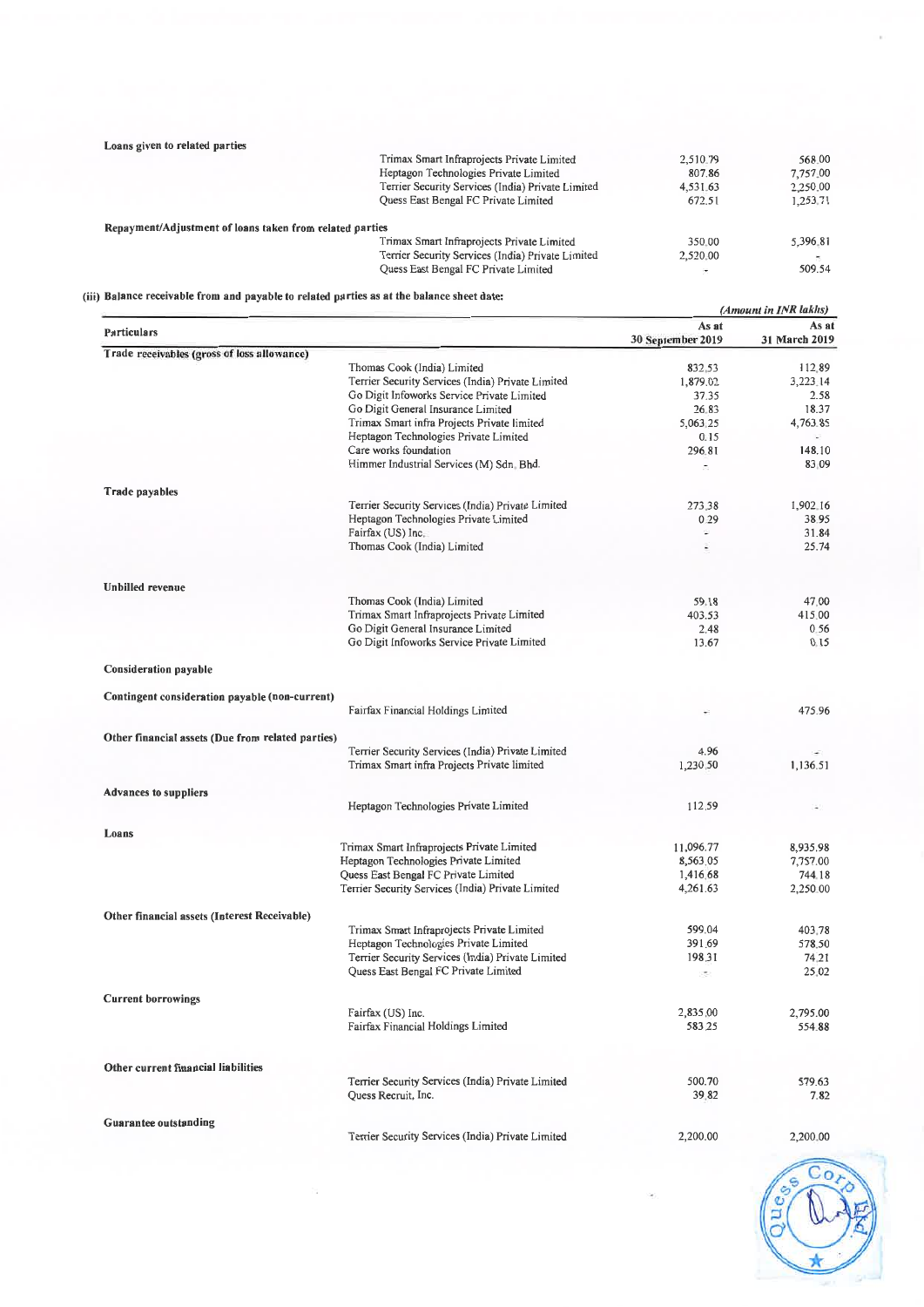**Quess Corp Limited 30 September 2019** 

#### **(A) Name of related parties and description of relationship:**

- Subsidiaries (Including step subsidiaries)

Coachieve Solutions Private Limited MFX lnfotech Private Limited Aravon Services Private Limited Brainhunter Systems Ltd. Mindwire Systems Limited Brainhunter Companies LLC, USA• Quess (Philippines) Corp. Quess Corp (USA) Inc. Quesscorp Holdings Pte. Ltd. Quessglobal (Malaysia) Sdn. Bhd. Quess Corp Lanka (Private) Limited Comtel Solutions Pte. Ltd. MFXchange Holdings, Inc. MFXchange US, Inc. Quess Corp Vietnam LLC MFX Chile SpA Dependo Logistics Solutions Private Limited CentreQ Business Services Private Limited Excelus Leaming Solutions Private Limited Conneqt Business Solution Limited Vedang Cellular Services Private Limited Master Staffmg Solutions Private Limited Golden Star Facilities and Services Private Limited Comtelpro Pte. Limited. Comtelink Sdn. Bhd Monster.com (India) Private Limited Monster.com.SG PTE Limited Monster.com HK Limited Agensi Pekerjaan Monster Malaysia Sdn. Bhd Qdigi Services Limited Greenpiece Landscapes India Private Limited Simpliance Technologies Private Limited Quesscorp Management Consultancies Quesscorp Manpower Supply Servcies LLC Quess Services Limited Allsec Technologies Limited Allsec Inc. USA Allsec Manilla Inc. Philipppines Retreat Capital Management Inc ,USA

Trimax Smart lnfraprojects Private Limited Terrier Security Services (India) Private Limited Heptagon Technologies Private Limited Quess Recruit, Inc. Quess East Bengal FC Private Limited Agency Pekerjaan Quess Recruit Sdn. Bhd.

- Joint venture

- Associates

Himmer Industrial Services (M) Sdn. Bhd.

*\*Acquired by MFXchange Holdings Inc. on 24 January 2019 and merged*